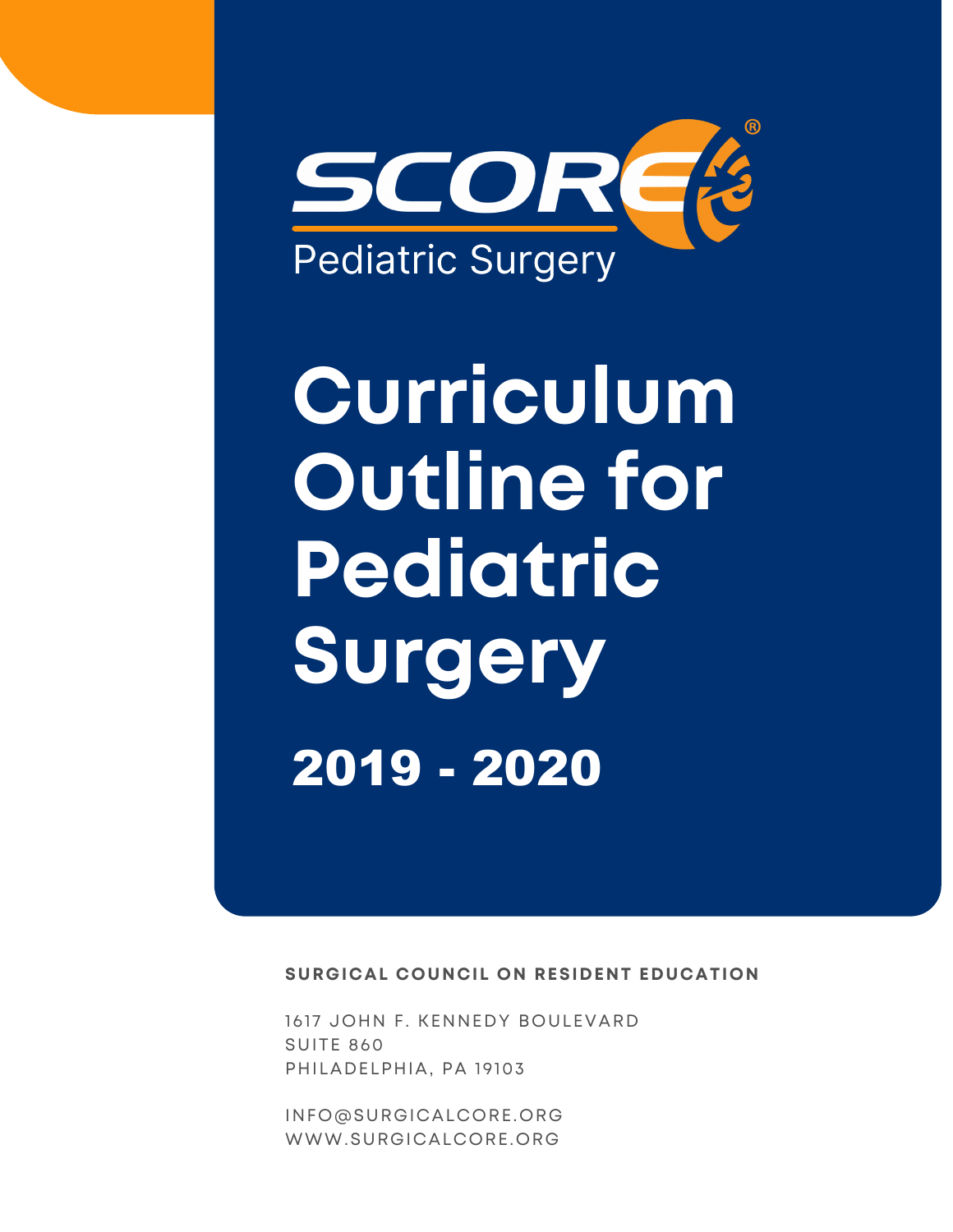## *Table of Contents*

(click to go to that area)

| Category 3: Head-Neck-Endocrine-Breast-GU-Imperforate Anus-Diagnosis  5 |  |
|-------------------------------------------------------------------------|--|
| Category 4: Trauma-Critical Care-Metabolism-Surgical Emergencies 5      |  |
|                                                                         |  |

© 2019 The Surgical Council on Resident Education Inc. (SCORE®) All rights reserved.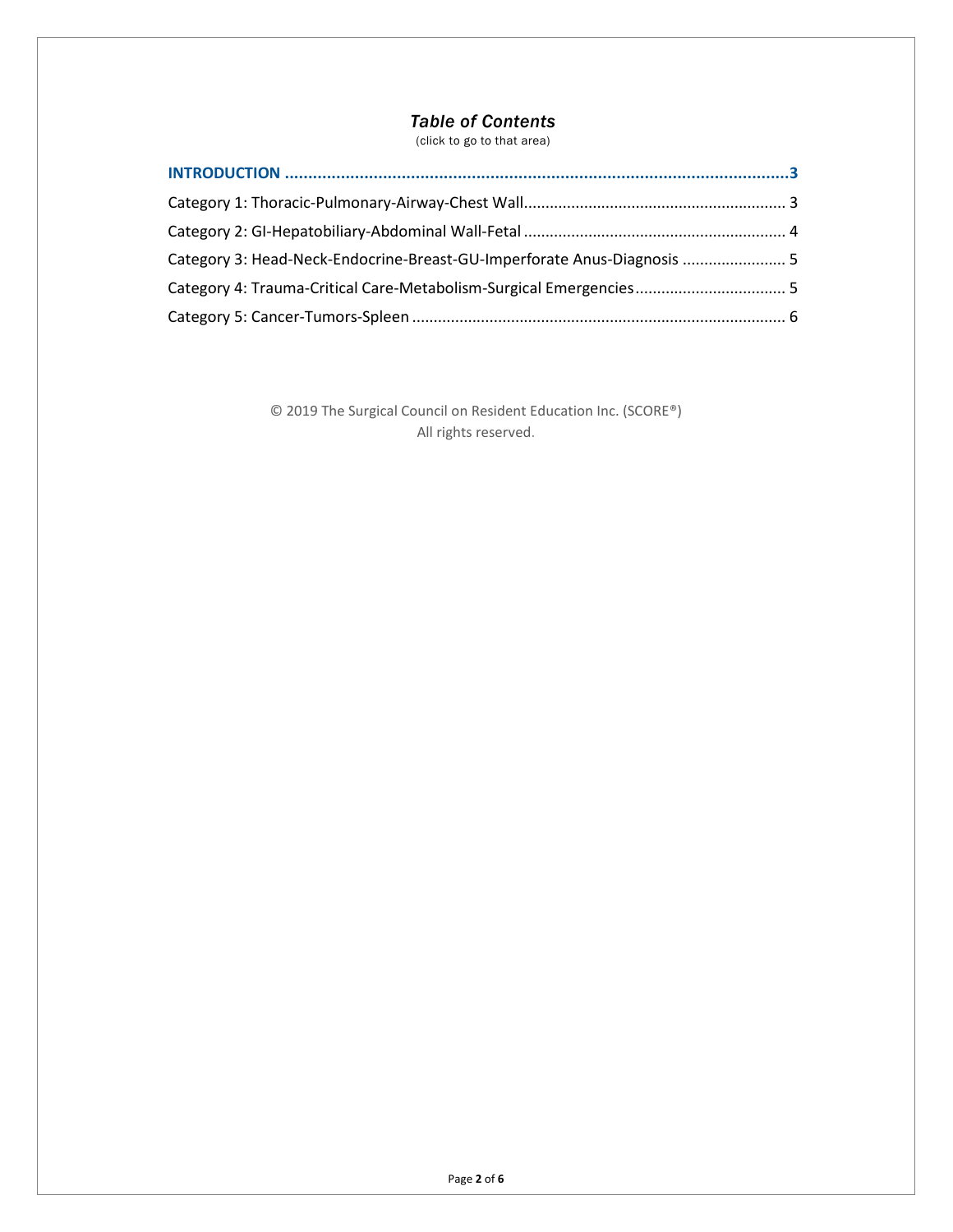## INTRODUCTION

## EXPLANATION OF THE CURRICULUM OUTLINE

<span id="page-2-0"></span>The **SCORE Curriculum Outline for Pediatric Surgery** is a list of **pediatric surgery patient care topics** to be covered in a two-year pediatric surgery training program. The list will be updated periodically to ensure that it remains contemporary.

The outline has been created with input from the Pediatric Surgery Board of the American Board of Surgery, the Association of Pediatric Surgery Training Program Directors, and the American Pediatric Surgical Association to define the knowledge and skills to be acquired by a pediatric surgery fellow by completion of training.

With help from these groups, [patient care modules](http://www.surgicalcore.org/modules.aspx?f_competency=Patient+Care&f_category=Pediatric+Surgery+-+Fellowship+Level) have been developed covering these topics on the SCORE Portal, containing learning objectives and key points, along with text, video and image resources. Discussion questions and multiple-choice self-assessment questions are also available to trainees to assess their understanding of the topic. Additional modules will be developed until all topics below are covered. For more information, see *[www.surgicalcore.org](http://www.surgicalcore.org/)*.

## <span id="page-2-1"></span>Category 1: Thoracic-Pulmonary-Airway-Chest Wall

- **Bronchoscopy**
- [Chest Wall Deformities: Pectus Excavatum/Carinatum, Marfan's and Poland's Syndromes](http://www.surgicalcore.org/modulecontent.aspx?id=1000181)
- [Chylothorax](http://www.surgicalcore.org/modulecontent.aspx?id=1000306)
- [Congenital Diaphragmatic Hernia](http://www.surgicalcore.org/modulecontent.aspx?id=261666)
- [Cystic Diseases of the Lung](http://www.surgicalcore.org/modulecontent.aspx?id=1000165)
- [Cystic Fibrosis](http://www.surgicalcore.org/modulecontent.aspx?id=1000307)
- Cystic Pulmonary Airway Malformation
- [Empyema](http://www.surgicalcore.org/modulecontent.aspx?id=1000182)
- Esophageal Atresia [and Tracheoesophageal Fistula](http://www.surgicalcore.org/modulecontent.aspx?id=261755)
- [Esophageal Perforation](http://www.surgicalcore.org/modulecontent.aspx?id=1000312)
- [Esophageal Replacement](http://www.surgicalcore.org/modulecontent.aspx?id=1000178)
- [Esophageal Stenosis, Webs, Diverticuli](http://www.surgicalcore.org/modulecontent.aspx?id=1000254)
- [Esophageal Stricture: Caustic Ingestion and Other Causes](http://www.surgicalcore.org/modulecontent.aspx?id=1000255)
- [Esophagoscopy](http://www.surgicalcore.org/modulecontent.aspx?id=1000184)
- Eventration of the Diaphragm
- [Gastroesophageal Reflux/Barrett's Esophagus](http://www.surgicalcore.org/modulecontent.aspx?id=261837)
- **[Laryngomalacia](http://www.surgicalcore.org/modulecontent.aspx?id=1000417)**
- [Lobar Emphysema](http://www.surgicalcore.org/modulecontent.aspx?id=1000282)
- [Mediastinal Cysts, Masses](http://www.surgicalcore.org/modulecontent.aspx?id=1000253)
- [Patent Ductus Arteriosus](http://www.surgicalcore.org/modulecontent.aspx?id=1000167)
- [Pneumothorax](http://www.surgicalcore.org/modulecontent.aspx?id=1000197)
- [Prenatal Anomalies and Therapy](http://www.surgicalcore.org/modulecontent.aspx?id=1000250)
- **[Pulmonary Abscess](http://www.surgicalcore.org/modulecontent.aspx?id=1000252)**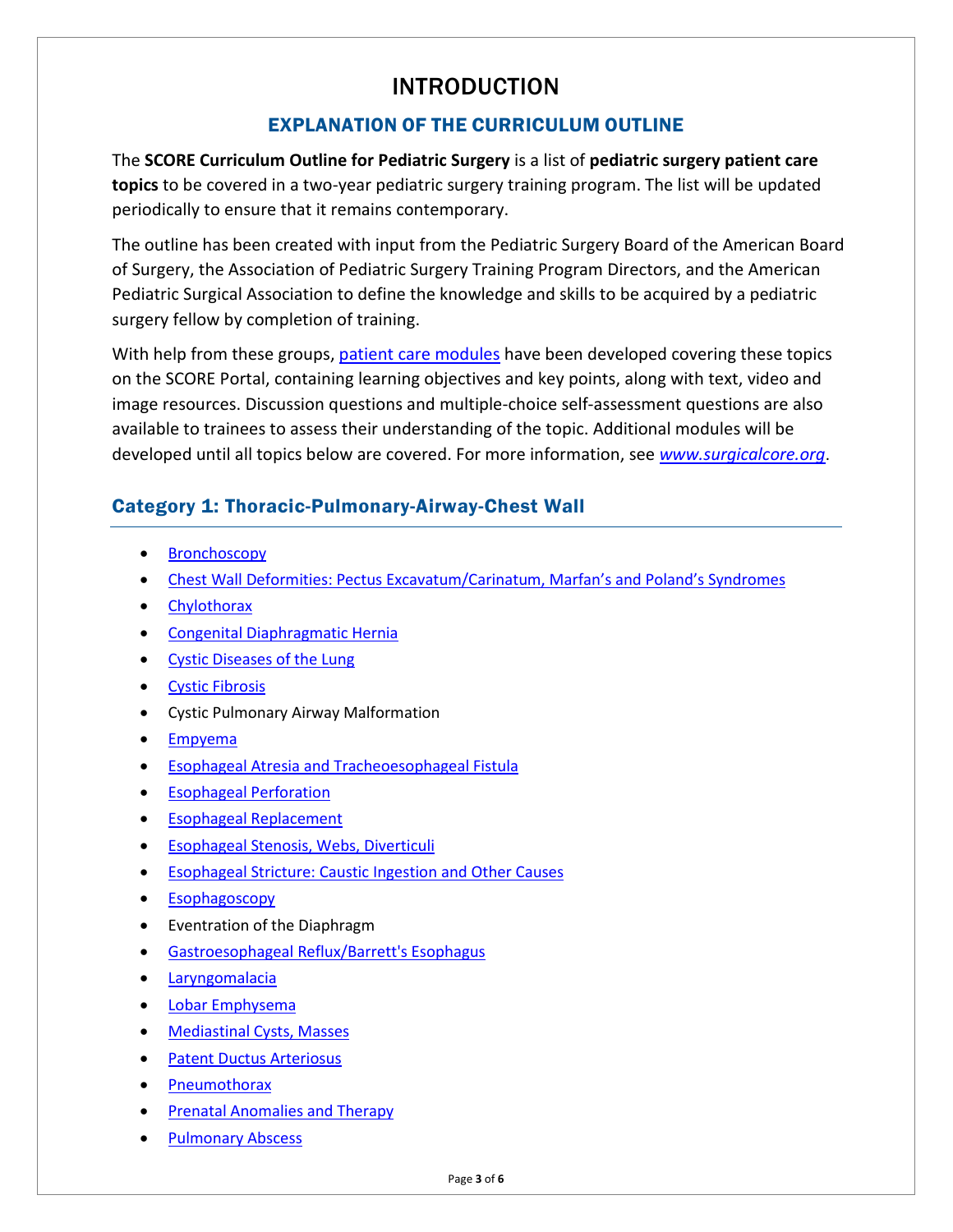- [Pulmonary Hypoplasia/Hypertension](http://www.surgicalcore.org/modulecontent.aspx?id=1000251)
- [Pulmonary Sequestration](http://www.surgicalcore.org/modulecontent.aspx?id=1000281)
- [Subacute Bacterial Endocarditis Prophylaxis](http://www.surgicalcore.org/modulecontent.aspx?id=1000256)
- [Tracheobronchial Foreign Bodies](http://www.surgicalcore.org/modulecontent.aspx?id=1000298)
- [Tracheomalacia](http://www.surgicalcore.org/modulecontent.aspx?id=1000446)
- **Vascular Ring [and Pulmonary Artery Sling](http://www.surgicalcore.org/modulecontent.aspx?id=1000297)**

### <span id="page-3-0"></span>Category 2: GI-Hepatobiliary-Abdominal Wall-Fetal

- [Abdominal Pain](http://www.surgicalcore.org/modulecontent.aspx?id=1000280)
- [Alimentary Tract](http://www.surgicalcore.org/modulecontent.aspx?id=1000211) Duplications
- [Appendicitis](http://www.surgicalcore.org/modulecontent.aspx?id=262626)
- [Ascites: Chylous](http://www.surgicalcore.org/modulecontent.aspx?id=1000299)
- [Biliary Atresia](http://www.surgicalcore.org/modulecontent.aspx?id=262700)
- [Choledochal Cysts](http://www.surgicalcore.org/modulecontent.aspx?id=262786)
- [Cloacal Exstrophy/Bladder Exstrophy](http://www.surgicalcore.org/modulecontent.aspx?id=1000259)
- [Duodenal Atresia/Stenosis/Webs/Annular Pancreas](http://www.surgicalcore.org/modulecontent.aspx?id=262185)
- [Gallbladder Disease, Gallstones](http://www.surgicalcore.org/modulecontent.aspx?id=1000257)
- [Gastric Volvulus](http://www.surgicalcore.org/modulecontent.aspx?id=1000382)
- [Gastrointestinal Bleeding](http://www.surgicalcore.org/modulecontent.aspx?id=1000309)
- [Gastroschisis](http://www.surgicalcore.org/modulecontent.aspx?id=261932)
- [Hepatic Infections: Hepatitis, Abscess, Cysts](http://www.surgicalcore.org/modulecontent.aspx?id=1000304)
- [Hirschsprung Disease](http://www.surgicalcore.org/modulecontent.aspx?id=262542)
- [Hypertrophic Pyloric Stenosis](http://www.surgicalcore.org/modulecontent.aspx?id=262098)
- [Inflammatory Bowel Disease](http://www.surgicalcore.org/modulecontent.aspx?id=1000169)
- [Inguinal Hernia](http://www.surgicalcore.org/modulecontent.aspx?id=157489)
- [Intestinal Atresia](http://www.surgicalcore.org/modulecontent.aspx?id=262363)
- [Intussusception](http://www.surgicalcore.org/modulecontent.aspx?id=262456)
- **[Malrotation](http://www.surgicalcore.org/modulecontent.aspx?id=262263)**
- [Meconium Ileus/Peritonitis/Plug](http://www.surgicalcore.org/modulecontent.aspx?id=1000212)
- [Mesenteric and Omental Cysts](http://www.surgicalcore.org/modulecontent.aspx?id=1000253)
- [Necrotizing Enterocolitis](http://www.surgicalcore.org/modulecontent.aspx?id=1000183)
- [Neonatal Gastric Perforation](http://www.surgicalcore.org/modulecontent.aspx?id=1000310)
- [Neonatal Obstruction](http://www.surgicalcore.org/modulecontent.aspx?id=1000279)
- [Omphalocele](http://www.surgicalcore.org/modulecontent.aspx?id=262014)
- Omphalomesenteric Duct Remnants, Urachus, and Meckel's
- [Peptic Ulcer Disease](http://www.surgicalcore.org/modulecontent.aspx?id=1000308)
- [Polyps](http://www.surgicalcore.org/modulecontent.aspx?id=1000283)
- [Portal Hypertension](http://www.surgicalcore.org/modulecontent.aspx?id=1000258)
- [Umbilical Hernia and Other Umbilical Disorders](http://www.surgicalcore.org/modulecontent.aspx?id=1000168)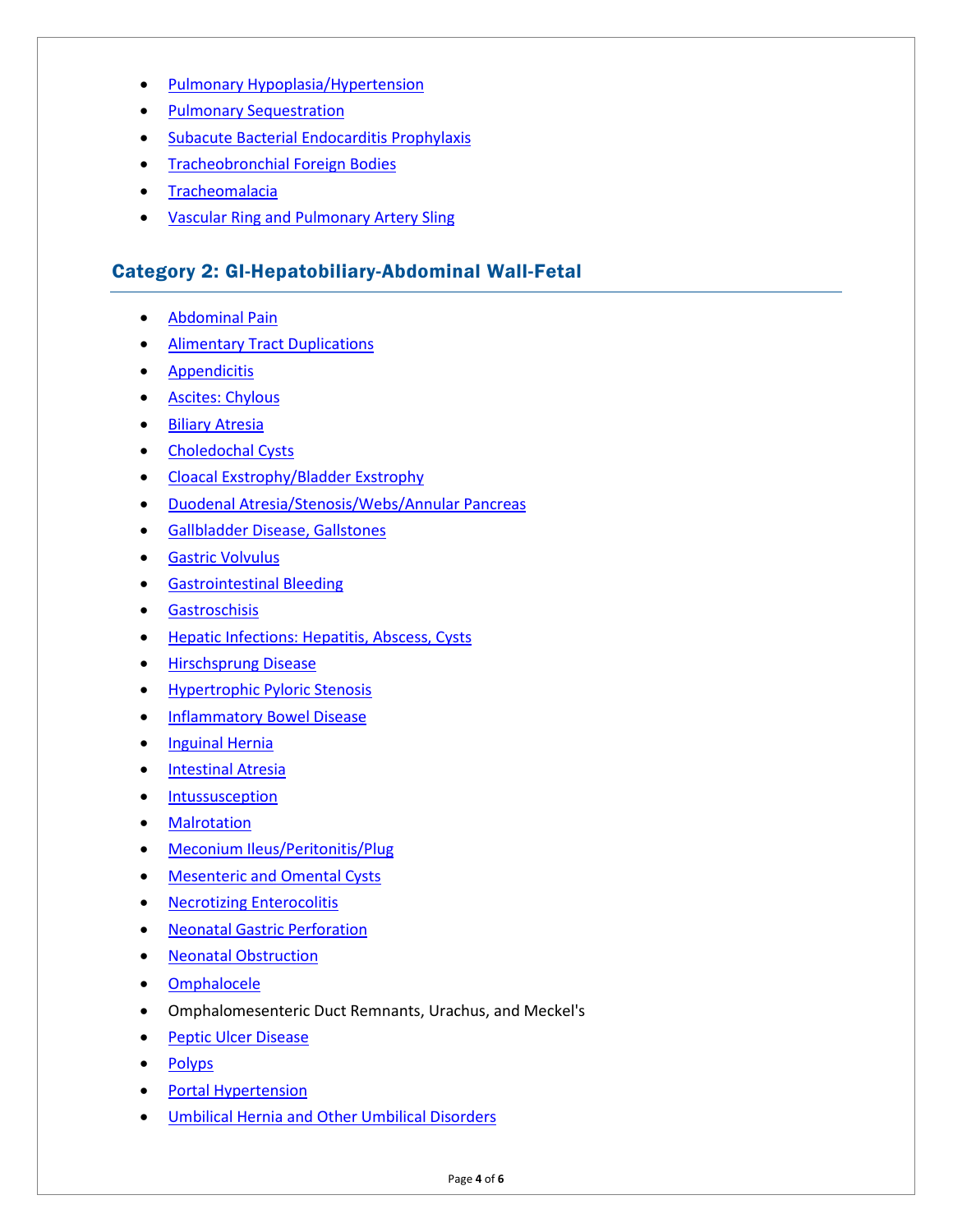## <span id="page-4-0"></span>Category 3: Head-Neck-Endocrine-Breast-GU-Imperforate Anus-Diagnosis

- [Adrenal Cortical Tumors, Pheochromocytoma](http://www.surgicalcore.org/modulecontent.aspx?id=1000261)
- [Anal Pathology: Fissures, Abscesses, Fistulae, Pilonidal, Prolapse](http://www.surgicalcore.org/modulecontent.aspx?id=1000285)
- [Anorectal Malformation](http://www.surgicalcore.org/modulecontent.aspx?id=262953)
- [Arterial Diseases and Vasculitis](http://www.surgicalcore.org/modulecontent.aspx?id=1000264)
- [Branchial Cleft, Arch Anomalies](http://www.surgicalcore.org/modulecontent.aspx?id=262873)
- [Breast Disorders](http://www.surgicalcore.org/modulecontent.aspx?id=1000284)
- [Circumcision and Abnormalities of the Urethra, Penis, Scrotum](http://www.surgicalcore.org/modulecontent.aspx?id=1000302)
- [Disorders of Sexual Development](http://www.surgicalcore.org/modulecontent.aspx?id=1000199)
- [Endocrine Diseases](http://www.surgicalcore.org/modulecontent.aspx?id=1000171)
- [Lymphadenopathy, Atypical Mycobacteria](http://www.surgicalcore.org/modulecontent.aspx?id=1000295)
- [Neurological: Shunt Complications, Dermal Sinuses](http://www.surgicalcore.org/modulecontent.aspx?id=1000263)
- [Ovarian Torsion, Cysts, and Tumors](http://www.surgicalcore.org/modulecontent.aspx?id=1000215)
- Renal Diseases: Nephrotic Syndrome, DI, Renal Vein Thrombosis, Chronic Failure, Prune Belly Syndrome
- [Thyroglossal Duct Cyst/Sinus](http://www.surgicalcore.org/modulecontent.aspx?id=1000170)
- [Thyroid Nodules](http://www.surgicalcore.org/modulecontent.aspx?id=1000201)
- [Torsions: Appendix Testes, Testicular](http://www.surgicalcore.org/modulecontent.aspx?id=1000262)
- [Torticollis](http://www.surgicalcore.org/modulecontent.aspx?id=1000260)
- [Undescended Testicle \(Cryptorchidism\)](http://www.surgicalcore.org/modulecontent.aspx?id=263056)
- [Vaginal Atresia, Hydrometrocolpos](http://www.surgicalcore.org/modulecontent.aspx?id=1000303)
- [Vascular Anomalies](http://www.surgicalcore.org/modulecontent.aspx?id=1000173)

### <span id="page-4-1"></span>Category 4: Trauma-Critical Care-Metabolism-Surgical Emergencies

- [Abdominal Trauma](http://www.surgicalcore.org/modulecontent.aspx?id=263245)
- Acute Renal Failure
- [ARDS](http://www.surgicalcore.org/modulecontent.aspx?id=1000289)
- [Burns: Resuscitation, Airway, Electrical, Nutrition, Wound, Sepsis](http://www.surgicalcore.org/modulecontent.aspx?id=1000287)
- [Cardiovascular Trauma: Tamponade, Contusion, Arch Disruption, Peripheral Vascular Injuries](http://www.surgicalcore.org/modulecontent.aspx?id=1000266)
- [Coagulation](http://www.surgicalcore.org/modulecontent.aspx?id=1000269)
- [Extracorporeal Life Support](http://www.surgicalcore.org/modulecontent.aspx?id=264557)
- Fluids [and Electrolytes](http://www.surgicalcore.org/modulecontent.aspx?id=1000300)
- [Hematologic Diseases: Spherocytosis, Sickle Cell, ITP, HSP](http://www.surgicalcore.org/modulecontent.aspx?id=1000290)
- [Lung Physiology, Pathophysiology, Ventilators, Pneumonia](http://www.surgicalcore.org/modulecontent.aspx?id=263337)
- Musculoskeletal Trauma: Pelvis, Long Bone
- [Neonatal Physiology and Pathophysiology: Transition from Fetal Circulation, Cardiovascular](http://www.surgicalcore.org/modulecontent.aspx?id=1000305)  **Monitoring, Shock**
- [Neurosurgical Trauma](http://www.surgicalcore.org/modulecontent.aspx?id=1000166)
- [Nonaccidental Injuries: Diagnosis, Evaluation, Legal Issues](http://www.surgicalcore.org/modulecontent.aspx?id=1000268)